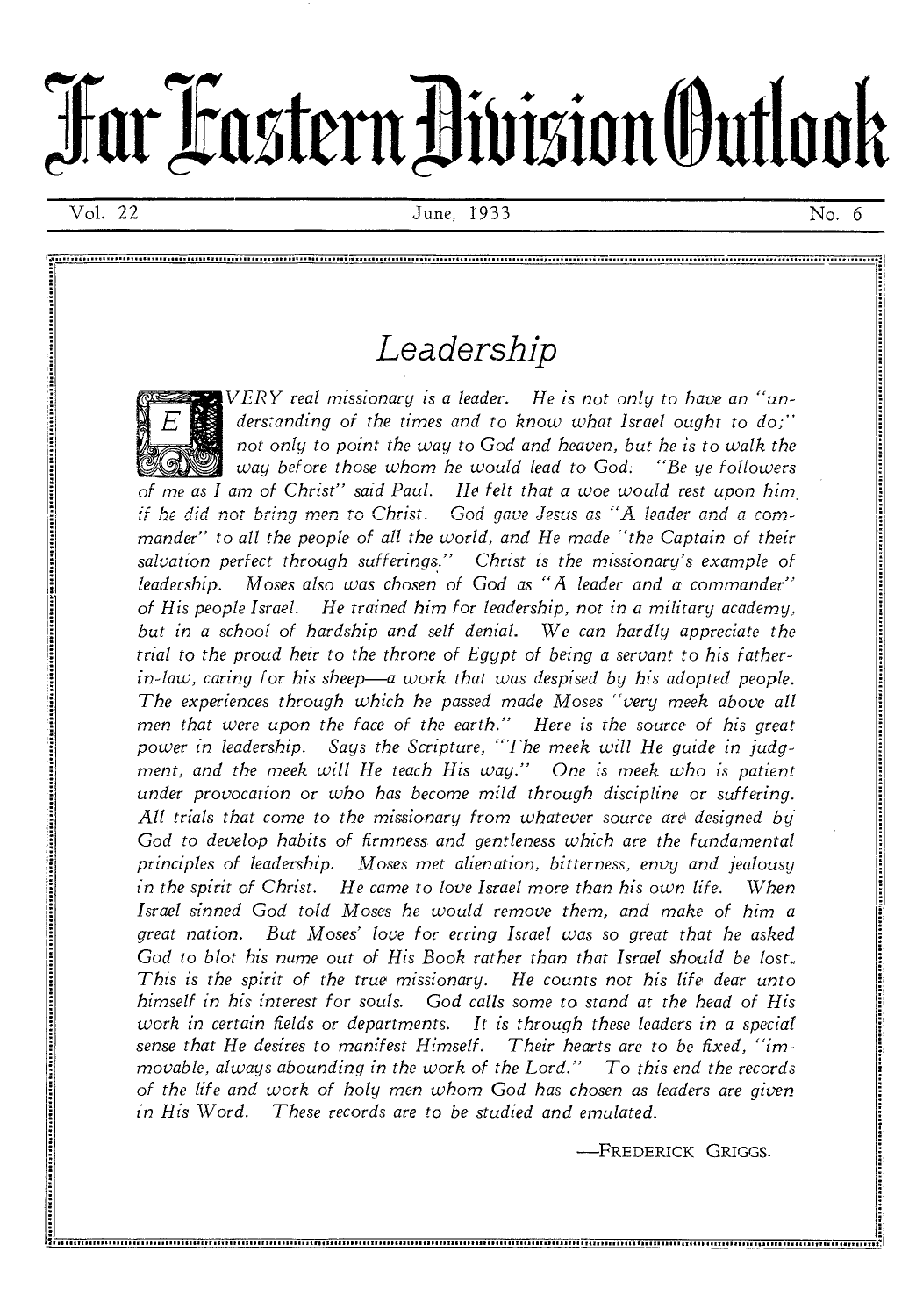### Transforming Power of the Gospel

Yang Cheok Slew was brought up in a Christian home, but three years ago he fell into bad company and became an addict to the opium habit. He kept the matter in great secrecy so much so that neither his wife nor his closest friends knew anything about it. He would come to church every now and then, and to all outward appearances was living an exemplary Christian life. But some three months ago his conscience began to hurt him, and somehow his wife came to know about his secret sin.

Now his wife who is a member of our church was of course very much perplexed upon receiving this information. She en-deavored as best she could to remonstrate with her erring husband, but all her efforts were without avail. Finally real-<br>izing that she could not do anything in her own strength she appealed to the elder and one of the deacons. At her request they both went to see her hus-<br>band who made all sorts of excuses when his sin was pointed out. But they re-minded him of the fact that while he could hide his sin from man, it was impossible for him to hide it from God. He then broke down and confessed that he had trespassed God's law, and desired the brethren to pray for him. Prayer was of-fered in his behalf after which the elder read a few verses of Scripture showing that God freely *forgives* those who sincerely turn away from their evil ways.

Mr. Yang pledged then and there that by the help of God he would rid himself of the depraved habit which had enslaved him for so long. Today he *rejoices* in the salvation that God has so graciously bestowed upon him a sinner.

Y. H. PHANG.

*Ipoh, F. M. S.* 

### Activities of the Soonan Home Missionary Society

The Soonan Missionary Society is composed of many workers and lay-members. They have united in service for their fellow men and have been greatly blessed in their labor. Soonan is surrounded by seven different villages and so *our* people decided to work these in a systematic way. Seven bands of men and seven bands of women were organized and these bands (one each of men and of women) went to these different villages to distribute literature. On Mondays and Thursdays they visited and opened cottage meetings in the homes of our believers to which unbelieving neighbors were invited. Many decided for Christ and soon began to attend church. As a result, within the last two months from thirty to forty new Sabbath school members were won and four extra Sabbath school classes had to be organizedfor these new converts. Entire families have decided for Christ. They have destroyed their idols and now are all attending church.

From the *Chosen Union "Church Compass"* 

### Read For Yourselves

It is vitally important that we establish and patronize our own schools. The fol-lowing quotations from the Spirit of Prophecy should be carefully read.

"If ever we • are to work in earnest, it is now. The enemy is pressing in all sides, like a flood. Only the power of God can save our children from being swept away by the tide of evil. The responsibility resting upon parents, teachers, and church-members, to do their part in co-operation

with God, is greater than words can ex-<br>press."—Couras's to Teachers, p. 166.<br>"The training of the young is a matter<br>of highest importance. Every child born<br>not be home is a sacred trust. God says<br>to the home is a sacred t

to My name, and a channel through which My blessings shall flow to the world.' *Id. p. 145.* 

"We have been warned again and again that the character of the education that has been current in the world cannot stand the test of the word of God. The subject of education is one that should interest every Seventh-day Adventist." *Id. p. 401.* 

"The Lord would use the church school *as* an aid to the parents in educating and Preparing their children for this time be-fore us. Then let the church take hold of the school work in earnest, and make it what the Lord desires it to be." *Id. P-167.* 

J. L. CUMMINS, *in "The School Observer"*  $(P, I).$ 

### M. V. Progress in Chosen

Last year was the banner year for the number of Bible Year certificates issued. As you will remember this was the 25th Anniversary of the organization of the Missionary Volunteer Department and special bookmarks were issued to those who read their Bible through during the anniversary year. Here in our Chosen Union 150 Bible Year certificates were issued. Also 533 Reading Course certificates have been granted to those reading the Reading Course Books as outlined by the Missionary Volun-teer Department. When we realize that all the book stores are filled with destructive, cheap literature, it encourages us to know that many of our youth are reading the good books recommended to them by the Union Missionary Volunteer Department, The following table will give at a glance the gains that have been made in these special items over the previous biennial Period :

|                                      | 1929-30 1931-32 Gain |     |     |
|--------------------------------------|----------------------|-----|-----|
| $Bible$ Year                         | 32                   | 216 | 575 |
| Reading Course                       | 112                  | 533 | 376 |
| Standard of Attain-                  |                      |     |     |
| $ment \dots \dots \dots \dots$       | 18                   | -35 | 94  |
| $\texttt{Friend}$ $\texttt{Pins}$    | 28                   | 166 | 493 |
| R. S. WATTS, (from Biennial Report). |                      |     |     |

### A Tithe Testimony

With the busy, eventful year of 1932 recently closed, we are facing a busier, more eventful year. In view of what awaits us, if we do not have on the whole armor of the Lord we should buckle it on immediately for the conflict which is facing the remnant church, and obey our Captain's orders. He is the one who com-<br>manded, "Bring ye all the title into the<br>storehouse ... and all the title of the<br>storehouse ... and all the title of the<br>land, whether of the se obeying orders you have a right to ex-<br>pect victory, *for* our Captain never lost<br>a battle. It is good to be on the Lord's<br>side. There is nothing that will give you<br>more courage for the conflict than faithfulness in stewardship. Money affects a Person's Christian experience for good or evil. Jesus recognized this when He said, "How hardly shall they that have riches enter into the kingdom of God."

A brother came into the office recently and related this incident. A certain<br>brother in the church is a large rancher.<br>He grows alfalfa seed. He is very faith-<br>ful in supporting the cause of God in<br>title and mission offerings. He had a<br>beautiful crop of alfalfa \$4,000 that was ripening and an early rain would destroy it. He explained the sit-uation to the church and we joined him in taking the situation earnestly on our hearts in prayer that the Lord would de-<br>lay the rain until our brother could har-<br>vest his crop. He got his seed all under<br>shelter at noon, and it began to rain at two o'clock. God sealed up the heavens until our brother could save his crop, and

that means a splendid tithe check and added mission offerings from our church. —C. C. MATTISON, *in "Pacific Union Recorder."* 

### Laymen Preach the Message

Our message has entered a new place. Chyung Ha Tong, away up on the border of North Pyengyang Province. The Presby-terians have been working in that territory for years and their workers have often visited this village, but they never accepted the gospel until' recently when two of our lay brethren from one of our small companies thirty *li* away went to this village to preach the message. The people at once accepted Jesus as their Saviour and also began to keep the Sabbath, *Coming direct*  from heathenism they forsook their idols which they had worshipped for years and destroyed them.

From the *"Church Compass."* 

### Church Schools Are Important

In our general promotion plans for Christian education, we are placing renewed emphasis upon the importance of the elementary school. Our church schools con-stitute the solid foundation on which the superstructure of secondary and college work is built. If the enrollment of the church schools decreases, the influence of this will be felt later on in a decreased secondary and college enrollment. We are therefore urging our secretaries everywhere to Put forth every effort to arouse the parents and the *workers of* this denomina-tion to the importance of the church school in our program of Christian education.

—W. I. SMITH, *Associate Secretary,* 

*General Conference Department of Education.* 

### The Soonan Dorcas Society

This Dorcas Society was organized a short time ago and the members took a great interest in bringing cloth, cotton and cash, in order to make garments for the poor and the needy. They meet every Sun-<br>day night, old and young being eager to<br>help with this good work. As the poor<br>are visited and as help is rendered they<br>inquire as to where we have come from<br>and who it is that is se of the Seventh-day Adventist church. At once they tell us that we truly are Christians and begin to speak highly of our church. During the past few months over seventy new Sabbath school members have been added to our Sabb of these have been won as the result of the work of our Dorcas Society.

*From the Chosen Union "Church Compass."* 

### An Effort in Bangkok, Siam

Pastor J. G. *Gjording* together with Brethren A. P. Ritz and F. W. Detamore are to begin an effort in Bangkok, Siam, the last of May, and naturally it will be right at the most important period when this issue of the "Outlook" reaches its readers. I am very anxious that this ef-fort shall be remembered in prayer by all of our believers. The inhabitants of the city of Bangkok are almost entirely Buddhists, and they do not know of the love of the Saviour, and we should engage in earnest prayer that God will send forth His spirit in a marked way to lead the honest hearted of this great city to listen<br>to God's loving message to them. Pastor to God's loving message to them. Gjording and his fellow workers should be remembered daily by all who Pray that God wi'l work to the salvation of those who should listen to the gospel of Christ. FREDERICK GRIGGS.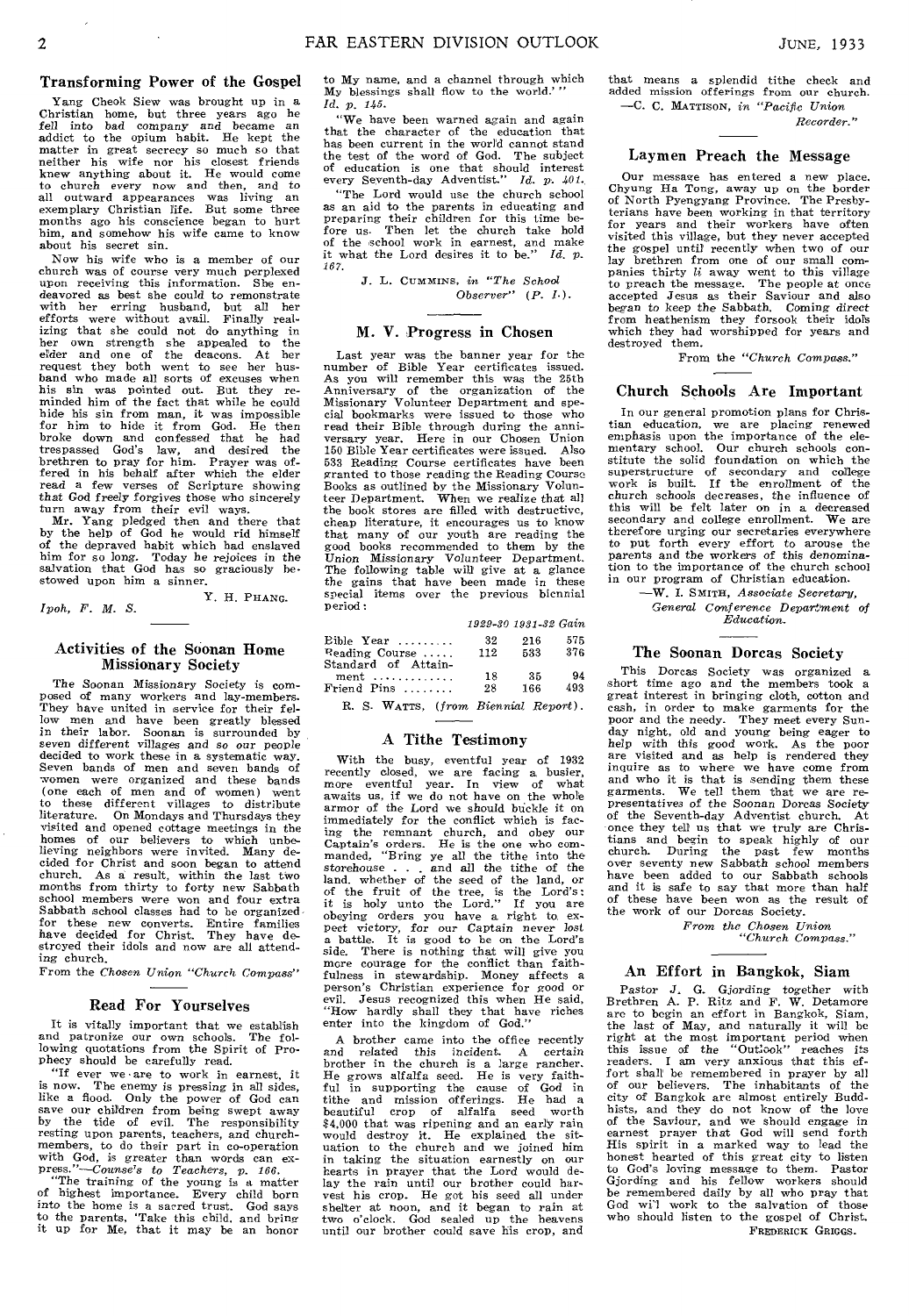

## Four Spiritual Feasts

By FREDERICK GRIGGS *President, Far Eastern Division* 

The biennial meetings of our four Unions are in the past. Three times every year did God bring ancient Israel together to worship Him and to consider the glory and advancement of

His kingdom. Likewise these biennial meetings **are** seasons of worship and reconsecration. **I** have attended many union meetings in the Homeland and Mission fields, but never better meetings than those of the Far Eastern Division held during the past January, February and March. Many things conspired to this end. The troubles of the world, social, political and economic are bringing added **evidence** of the fulfillment of the **prophecies of the soon coming of** the

Missionary Departments are certain to be stronger and more effectual in the advance of our church work because of these conventions.

An outstanding feature of the meetings was the large number of workers ordained to the ministry. Nine workers were ordained in the Philippine Union, eight in Japan and **six** in Korea. Careful consideration was given to the experience and qualifications of each of the candidates for ordination, and it was felt that they were fully prepared for this sacred rite. These ordained ministers will add to the strength of **the** working force.

**During this past biennial period there have** been 4541

"King of kings and Lord of lords" Christ's admonition, "Be ye also ready: for in such an hour as ye think not the Son of man cometh," naturally led to a ready response to the earnest appeals of **Pastors** Spicer, Stevens and Hall who **were in** attendance at these meetings from the General Conference. God used their labors to the strengthening of faith in the certainty of our movement and to a renewal of personal covenants with God.

A Ministerial Institute was held in connection with each union



**Group of** *Ordained Mini sters in Attendance* **of** *the Chosen Union Me eting, Seoul, Korea* 

meeting. The studies **given** in these institutes **were very**  practical and were **earnestly** entered into by **the workers.**  The need of a **larger** evangelism was emphasized **and new** methods of work recommended. The duty **of** the evangelist to teach those whom he brings to the **faith**  to work for Christ was made clear. These institutes will certainly increase the efficacy of the ministry and the results of their work.

But the Ministerial Institutes were not **the only** special features of these union gatherings. The **work of** the different departments was also given particular consideration. Instruction was given by the Division and Union secretaries, and the instruction was inspirational. Our Educational, Publishing, Sabbath school, Missionary Volunteer and Home-

**year as** during the same period of last year. So our **hopes** are high that we shall have a larger increase in membership during this present biennial term than we did during the past two years.

One of the interesting features of our union sessions were the items of progress which were given, not only by **the workers** but by the lay members also. Real miracles **were recounted. It** will be of interest to here report a few **of** these. Pastor W. B. Riffel in speaking of the blessings which had come to members of the East Visayan Mission of the Philippine Union in the payment of tithe quoted the words of one brother as follows:

"Since keeping the Sabbath of the Lord and giving a faithful tithe the produce of our farm has always in-

baptisms in the Division. Ninety-one new churches have been organized bringing our total number of churches up to 377. Our membership at the close of 1932 was 20,098. The reports of baptisms for the first part of 1933 show a substantial gain over those of the first quarter of last year. One local mission says that in the first three months of this year 130 were baptized which was as many as were baptized during the whole year of 1930.

One union reports four times as many baptisms during the 'first quarter of this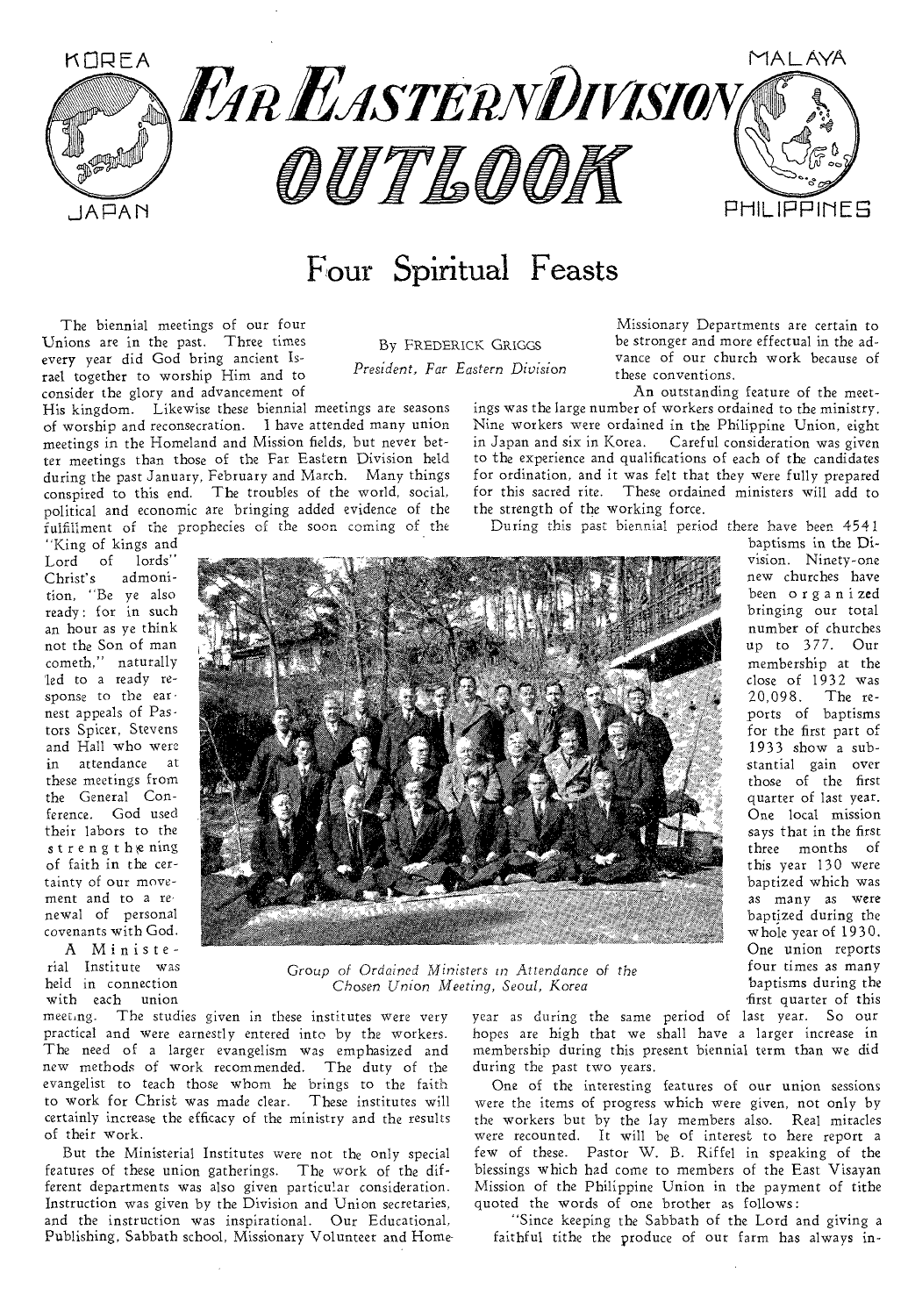creased.—During our last corn crop when the locusts came through our cornfield we were unable to drive them away, but we gave the matter over to the Lord whose power today is the same as in the days of Daniel. As the Lord caused the mouths of the lions not to harm Daniel, likewise the locusts did not eat our rice and corn. Our neighbors' crops were entirely eaten. Another wonderful thing happened to me regarding my chickens. I was tried by the Lord because I was not mindful of the tithe on the few eggs. For three months my forty hens did not lay a single egg. I remembered my sin and immediately 1 did my best to return the tithe of the past. Since then the *hens* are laying eggs a plenty." Many more similar reports were given.

In speaking of the soul-winning work of colporteurs, Pastor R. W. Pearson of Korea told of a colporteur who in connection with his work had organized a Sabbath school of over forty members, and of another colporteur who sent in the good news that nineteen persons began keeping the

Sabbath through his efforts and were calling for a minister to visit them and fully establish and organize them into a church. Our colporteurs are not alone earning a living, they are also winning men and women to Jesus.

The advance of our work in Japan is taking larger and more rapid strides. Pastor A. N. Anderson reported a large interest in a city in the north of one of the large islands where he had been asked by the pastor of another group of Christians to hold a series of meetings in his church and present our faith. On another island another of our workers has had practically the same experience. The students of our boys' school at Naraha have responded to the request of a good-sized company in a nearby city who had begun to read the Bible, to meet with them and explain its teachings. Interests and believers are springing up throughout Japan.

After the union meeting in Singapore, Superintendent Gjording made a visit to the white Rajah of Sarawak, North Borneo, to secure permission for Pastor Munson to do missionary work in certain territory. Earnest prayer was offered at different times during the union meeting that Brother Gjording might have a successful visit with the Rajah. Pastor Munson who had attempted work in this territory had by command of the government been obliged to withdraw. So when the Rajah kindly received Brother Gjording and not only granted our request to do missionary work in this new field, but offered him other exclusive territory in which to work, we felt that we had further evidence that prayer changes governments as well as individuals, and that this gospel of the kingdom will go to every nation.

Scores of wonderful experiences were recited at these union meetings. God's spirit was with us. Confessions were made, differences were put away, and all the workers went back to their fields with new hearts and courage. In a letter from Dr. G. H. Rue of Seoul. received the other day, he said that never before had be attended *such en*heartening meetings as were held at the union session in Seoul. God has indeed set His hand to finish the work, not only in the Far Eastern Division, but in all the world. Hasten on glad day!



Workers *at the Chosen Union 1933 Biennial Session* 

## Methodist Pastor, Students, Lepers, and Bad Boys Hear the Gospel in Northern Japan

Recently the pastor and deacon of the Methodist church in one of the northern towns in Japan became deeply interested in the subject of the Second Coming of Christ. The interest was awakened by one of the Japanese colporteurs. In response to an invitation from the church officers, the writer gave lectures every evening in the church for six days. There was a good interest on the part of the pastor and members of the church. As we have no worker located near that place, it is hoped that Brother Hayakawa, in Hakodate, can cross the strait and visit

### By A. N. ANDERSON

these people occasionally. Later, we received word that another Methodist pastor heard of the lectures and is anxious to study the same great truths.

On two recent trips north I spoke to the students of several middle schools. and a reform school. With Brother Hayakawa I visited a government leper hospital with six hundred inmates. Having an introduction from the Methodist pastor to a member of his church, I spoke to her about the soon coming of Christ. Later, while being shown around by one of the physicians, I found the young woman praying alone in the Christian chapel. I soon found out the subject of her prayers, for she inquired further about the Second Coming, stating that she had never once so much as heard of it in her own church. I was happy to leave her a copy of the little Japanese book called Present Truth. She was overjoyed to *receive* literature explaining the subject uppermost in her heart.

We are thankful for these openings and pray that they may be met by workers who can visit the interested ones often.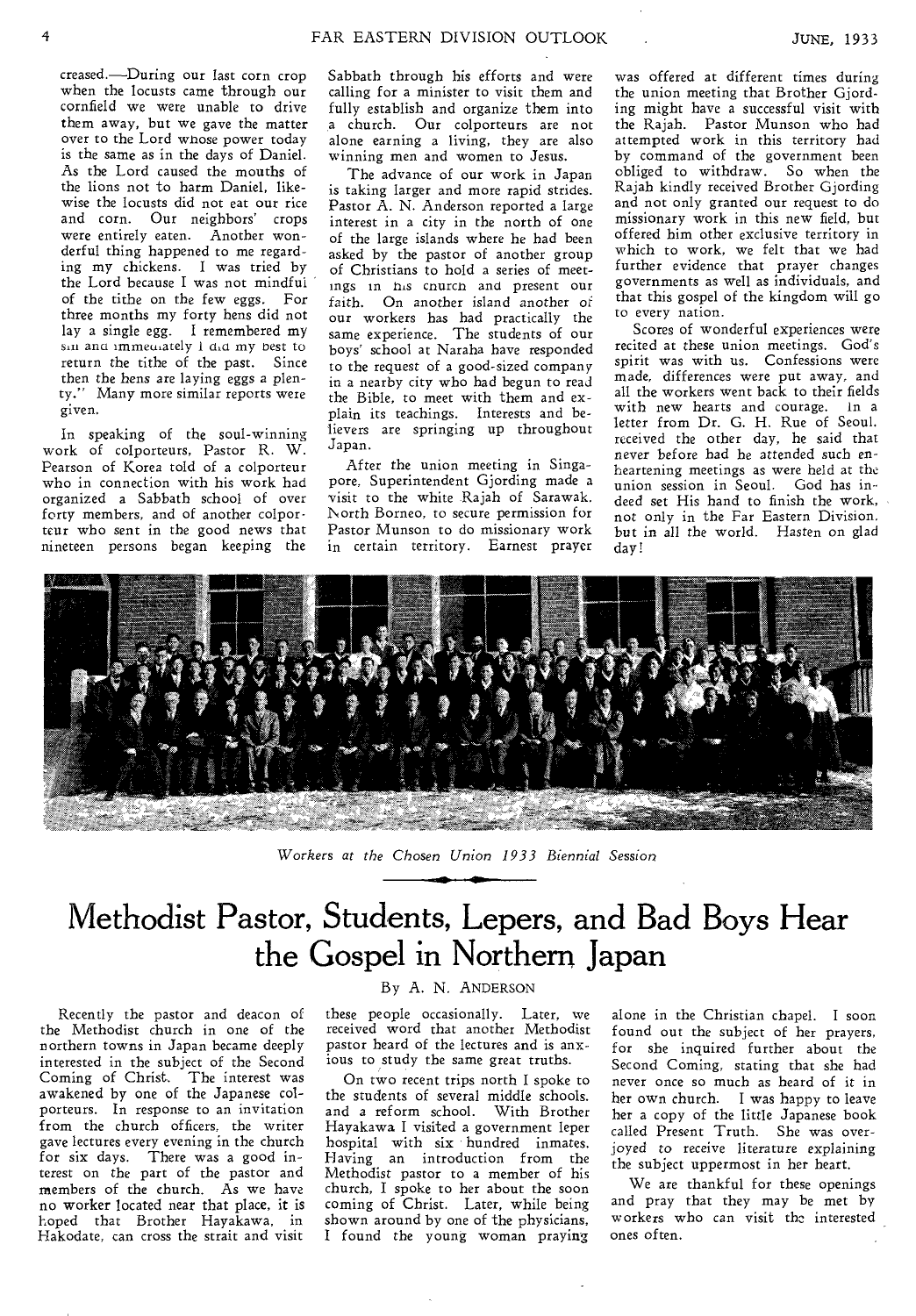## Learning and Piety

By W. P. BRADLEY

The education of the youth should not be discouraged. While there are many references in the messages through the Spirit of Prophecy pointing out the dangers in certain kinds of education and warning against them, there is nothing to indicate that the youth should go without education. In fact, the one who has the hope of the Christian should feel resting upon himself the obligation to cultivate his talents to the highest point of usefulness. Broad mental cultivation and spirivality can and should go hand in hand.

The true ideal for the youth is expressed in the words of the Psalmist, "That our sons may be as plants grown up in their youth; that our daughters may be as corner stones, polished after the similitude of a palace" (Ps. 144:12) Here is presented a picture of a plant, with its natural grace, charm and loveliness. sending forth through its fragrance a message of purity and innocence. Next, the figure of a palace building is used, implying sturdy strength beneath a polished exterior. All these ideals may properly be sought in the training of the youth.

John Wycliffe, who laid the foundations for the reformation in England and all Christendom, was a shining example of a cultivated intellect fully yielded and devoted to the service of God. "Wycliffe received a liberal education, and with him the fear of the Lord was the beginning of wisdom. He was noted at college for his fervent piety as well as for his remarkable talents and sound scholarship.... The power of his genius and the extent and thoroughness of his knowledge commanded the respect of both friends and foes." *"Great Controversy,"* p. *80.* Wycliffe would never have accomplished his great work of Biblical research and translation without the scholastic preparation which made it possible.

Our youth of the Advent movement should seek to develop all their mental resources to the highest possible level. Especially should they gain a thorough mastery of Bible truth along with the fields of history, science and languages, all of which illuminate the Bible and establish us in confidence in its message. In itself the Bible is a source of mental culture of the greatest value. "As a means of intellectual training, the Bible is more effective than any other book, or all other books combined... The greatness of its themes, the dignified simplicity of its utterances, the beauty of its imagery, quicken and uplift the thoughts as nothing else can. No other study can impart such mental power as *d \_,es* the effort to grasp

the stupendous truths of revelation. The mind thus brought into contact with the thoughts of the Infinite can-<br>not but expand and strengthen." *"Education," p. 124.* 

High intellectual development combined with deep piety is thus a proper and attainable goal in the life of every young Christian. It is the goal of our Chrisitan schools.

### How the Message Becomes Established in New Centers

### By FLAVIANO DALISAY

Early in the year 1928, a carabao vendor attended a series of evangelistic meetings conducted by Pastor Magcalen in Gumaca, Tayabas. After about three weeks of regular attendance, he was convinced of the Sabbath truth and kept it. Just then he left for Lucena and was not heard from until he returned home to Bondo and was found by the colporteurs who made a report to the Central Luzon Conference office. There in his home this lone Sabbath keeper faithfully taught his children, studying the Bible and singing hymns, to which he invited his neighbors. He was able to convince a family of three of the Sabbath truth and together they met in his home for worship and study. For almost a year they were known as the "Sabadistas" in Bondo.

Then two colporteurs came and sold books. They stayed with the first ' Sabadista" and instructed him more fully in the truth. Money was plenteous then and the colporteurs had good *success.* After a couple of weeks the books they sold had won a soul. A former public school teacher decided to keep the Sabbath and, bidden in a dream to join the "Sabadistas", she dared one day to attend their meeting much<br>against the will of her husand. After against the will of her husand. the study she gave her name to be a member of the Sabbath school. And so the first lone "Sabadista" could now boast of four souls won to the truth aside from his two daughters.

after Sabbath and eventually wrote to the Central Luzon Conference for instructions, and for quarterlies and other church supplies. They sent their tithe and offerings to the office the same as any other church. They distributed tracts and other good literature and a fine interest was created of which they wrote to the Conference headquarters. But it was only early last year that two workers were sent there to instruct them more fully in the message and follow up the interest.

The preaching of the message met no opposition. The entire *barrio,* about the size of a fourth class municipality, was warned. Everyone spoke highly of the truths preached from the Word. Gambling and card playing practically • ceased. The Catholic chapel lost its worshipers with the exception of three or four women, the *"herrnanas".* After a two-months' effort eighteen *were* baptized and a strong church organized. And what is more interesting, these t-ellevers had their chapel finished before they were baptized. Thus the light of the third angel's message now shines brightly at the end of the peninsula of the longest province of Luzon.

While going to General Luna to baptize, I happened to meet on the motor boat a gentleman who was a pharmacist from Mulanay (this is the town which has jurisdiction over the *barrio*  of Bondo) , who is a close friend of the Bondo Sabbath school superintendent. This was a couple of months ago. The pharmacist remarked to me that he was surprised to see a wonderful change in the life of this friend of his, stating that whereas before he was a heavy drinker. a tobacco addict, and a good serenader. now he does not smoke, does not drink, does not go out at night serenading, does not dance, does not eat pork—a mysterious changel He concluded by saying that it is the kind of religion his own home town needs. Surely, we have the religion that the people need, the only message that changes men's lives; and Mulanay's hope to see the light will soon be realized, for Evangelist Canuto Cara with a Bible worker is definitely planning to enter it with this message. It is very evident that the Lord is pouring His spirit upon this mission field for interests are springing up like grass after the rain. Shall we not pray earnestly for a rich harvest?

These new believers met Sabbath

### A Year of Steady Progress at Penang By V. E. HENDERSHOT

We greatly rejoice in the blessings attending the Lord's work in Penang during the year 1932. The work has grown steadily and has been attended by many converts. The medical work started in this city by Dr. and Mrs. J. E. Gardner has given a good

foundation for a strong church of Christ. This "right arm of the message" has won hundreds of friends and has broken down many barriers. Eight years of medical practice in the city has won the respect of European and Asiatic communities alike. During the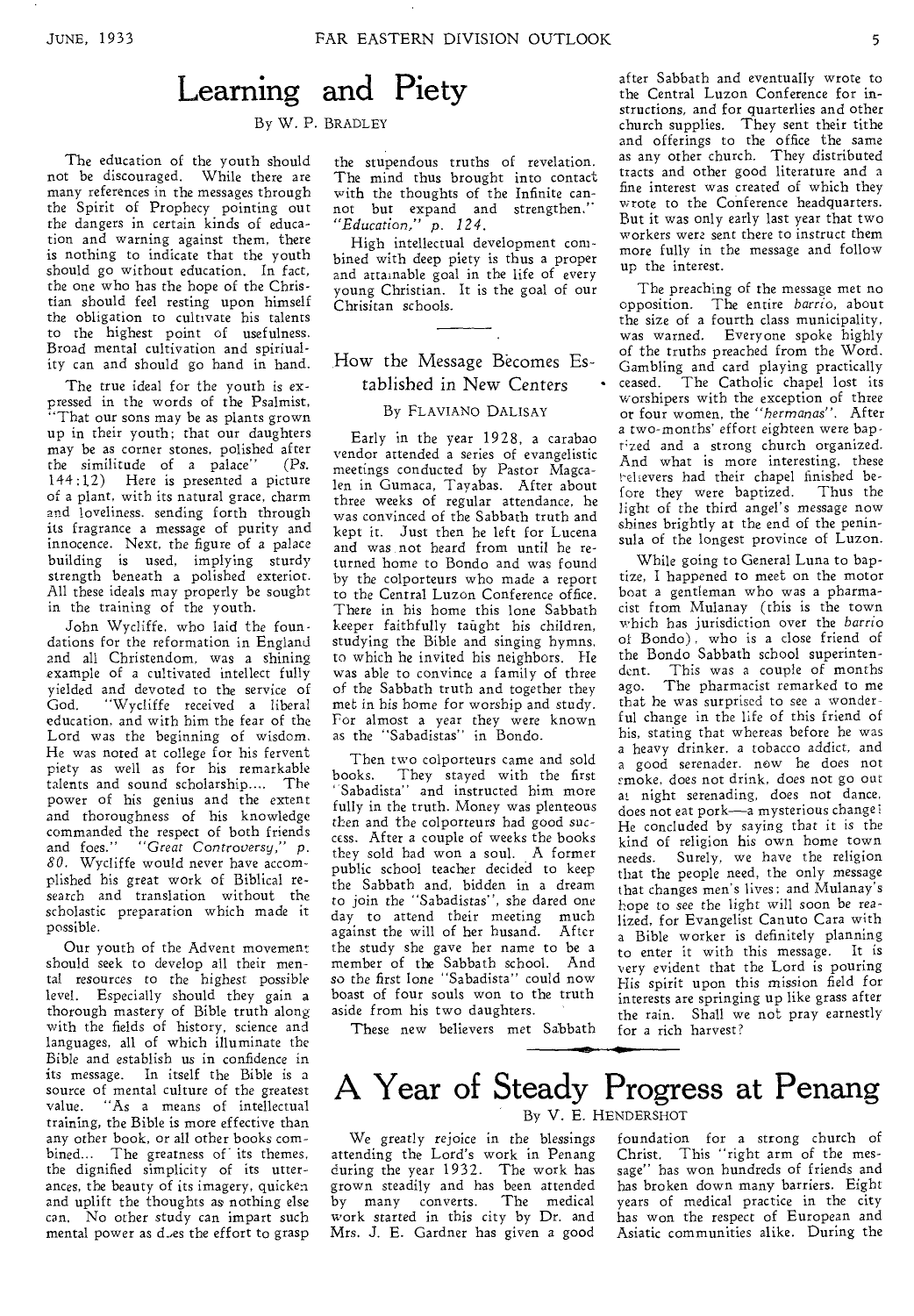

Company of *believers, including twenty-four newly baptized in 1932, who witnessed the baptism in the open sea at Tanjong Tokong, Penang,*  on *December 24, 1932, Pastor Hendershot officiating, assisted by Brethren*  C. *P. Anchant and Ng Hong Boon.* 

1932 Harvest Ingathering Campaign we derived over \$2,000.00 (Straits) in contributions, much of which was given by the European community. The Hindus also helped us greatly. The Chinese, according to their proverbial generosity, contributed remarkably for a slump year.

At the beginning of 1932 we had an even fifty members. At the close of the year we had eighty-five. Our baptisms during the year were twentyfour souls,—or as I like to put it,— $\overline{\phantom{a}}$ two more groups of twelve disciples for Jesus called from this "uttermost part of the earth" to witness for the risen and returning Lord. Among these twenty-four new Adventists are eighteen former heathen people:----two<br>Baptists----two Methodists; and a Baptists—two Methodists; high caste Hindu and wife. Most of the young people have been educated in English and have finished the equivalent of the academy in American education. Each one has a story to tell of his conversion, and could you but drop into a prayer meeting at the Mission Clinic on any Tuesday night, you could hear prayers and testimonies which would stir young hearts. In Penang we cease not to thank God for this harvest, Two of the young lady converts are connected with the Malayan Seminary in Singapore as



*The home of the newly organized Penang S. D. A. English Church at 23, Northam Road, Penang. S. S.* 

teachers; two of the young men are this week entering the colporteur field as permanent canvassers; and three or four of the others are taking up nursing this year either at Shanghai or Manila. When we stop to think that a year ago these splendid young folks were without God and hope in the world, and that today they are in line with this message, our hearts are turned to praise.

On the evening of January 2, 1933. Pastor W. W. R. Lake organized the second church in Penang, "The S. D. A. English Church", with a charter membership of twenty members. May it prosper under the mighty hand of God!

The J. M. V. Society at Penang has grown in one year from five to forty members. Today we have twenty-eight Friends and nine Companions and by June we shall have the first Comrades in Malaya. At the last Investiture we had an attendance of over sixty. The "Straits Echo" the next day gave us a splendid write-up.

The factors contributing to this success in Penang are the unity of all the workers, faithful house to house work, and the enthusiasm of these clean young people. Brother Ng Hong Boon has for years shown that God is calling him to the work of the gospel ministry. His work has been signally blessed of God. Brother C. P. Anchant is all "afire" in his new field in Penang. He is making very valuable contacts with the English-speaking families of the island. Dr. and Mrs. Gardner's great devotion to the health of our city has given us ready entrance into many of the best homes in the settlement. Miss Moore and the corps of nurses at the Sanitarium and the Clinic are doing valuable work.

May God be praised for what has been accomplished, and as we undertake great things for Him in 1933 we are confident that He will more than meet our expectations. Our membership has steadily increased; our tithe and offerings have steadily increased; and our courage is steadily increasing. We crave a place in the prayers of God's people for the conversion of the "much people in this city."

### Special Notice

Any worker having a copy of "The Call of the World's Task" by Murray, and willing to lend same, please communicate with the Ministerial Association, Box 7, Baguio, Philippine Islands who will put you in touch with the worker who wishes to borrow this book in order to complete the 1919 Ministerial Reading Course.

D. J. WHEELER.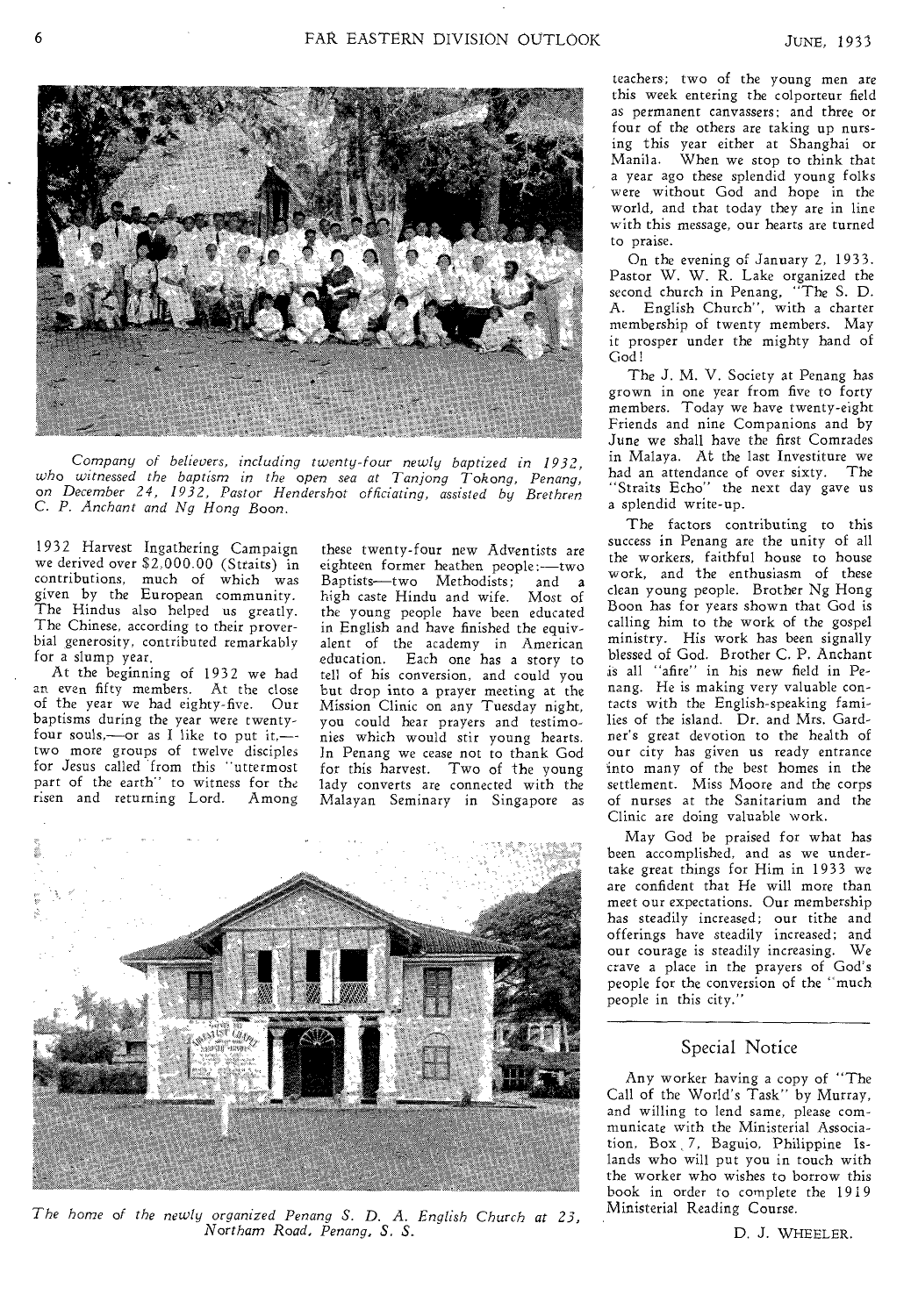## Departmental Page JUNIOR CORNER

### Sabbath School Progress

I am happy to report that there is a keen interest being taken in the Sabbath School Workers' Training Course by all our missionaries throughout the Far Eastern Division. The twelve lessons of this course are found in the "Sabbath School Worker" for 1933 and the one small book of 220 pages, "The Making of a Teacher" by Martin G. Brumbaugh, —special price through your Book and Bible House only  $95\phi$  gold.

If any have not yet started this course, there is ample time even yet to finish before the end of the year.

"Progressive Sabbath Schools provide for the Training Course."

"Efficient teachers take it."

### CHOSEN UNION:

Chosen now has 8,000 Sabbath School members. This is almost 300% of their church membership. Let us thank God for this splendid increase in the Sabbath schools of Chosen. Think what an opportunity to teach these dear people the wonderful truths of the Bible! Let each one who reads these words do all in his power to get his friends and neighbors to join our Sabbath school. Remember "the Sabbath school is the heart of the church.

### MALAYAN UNION MISSION:

There has been no slacking up in Sabbath School Offerings in Malaya, but instead quite a decided increase. This is due very largely to the Investment Fund. Boys and girls and even fathers and mothers are alive to this method of raising money. Even the boys and girls have baked cakes, made rand'. sugared peanuts, sold bananas, caught stray cows and goats, performed many kinds of work, raised chickens, turkeys, sold Sabbath eggs, and done various other things to swell this fund. BLANCHE E. GRIGGS.

### A Threefold Training

The Philippine Union College is entering the field during its vacation season with aggressive plans for the soliciting of students and attractive literature advertising the school. The following statement about the nature of the college is applicable to all four training schools in the Division.

"The Philippine Union College stands for a trained mind capable of meeting life's hardest problems, a skillful hand that is master of a trade, and a strong heart that stands for Christianity and for Christian citizenship. Here we have our farm and our shops in order to help the students finance themselves through school by manual labor and to impress them with the idea that calloused hands and a trained brain

in the same person are not a disgrace but rather a sign of good sense and practicality.

"We believe that if a man sits around in a classroom for four years and theorizes, he will be only a theorist for life. Instead, if we have him theorize half his time and work half, the result will be a happy combination of the ideal and the practical. Come and enroll in a school which will make you physically fit, morally strong, and mentally alert to meet the stern realities of life."

### Malayan Volunteer Army Advances

|                                     | 1929-30 | 1931-32 |  |
|-------------------------------------|---------|---------|--|
| Number of Societies                 | - 7     | 14      |  |
| M. V. Membership .                  | 183     | 296     |  |
| Bible Readings                      | 671     | 1339    |  |
| Missionary Visits.                  | 1999    | 3875    |  |
| Friend, Companion,                  |         |         |  |
| $etc. \text{ pins} \dots$           | 0       | 124     |  |
| Bible Year com-                     |         |         |  |
| pleted                              | 13      | 64      |  |
| M. V. Reading                       |         |         |  |
| Course completed                    | 1       | 176     |  |
| -Biennial Report, Fordyce Detamore. |         |         |  |

### News Notes of the Laymen's Missionary Movement

The fields are already thinking "Ingathering" for 1933. Malaya has set its campaign date for July 15 to August 31, providing supplies can be secured for this early date.

Word has just been received (April 8) that Pastor R. M. Milne, of the South China Union, has accepted the call to the leadership of the Laymen's Missionary Movement in the Malayan Union. He will also have charge of the Publishing Department. It is hoped that he will begin his duties early in July.

During the absence of Pastor R. S. Watts, on furlough in America, Pastor Oberg, the Superintendent of the Chosen Union, will lead the Home Missionary forces of that field.

The plan to enlist and train 1,000 self-supporting lay Bible workers in the Far Eastern Division has met with a most hearty response in the respective unions, the Philippine Union adopting a goal of 500, Japan 100, Korea 320, and Malaya 100, making a total of 1,020. What an army of trained laymen this will make to supplement the evangelistic labors of our regular ministers and mission Bible workers!

J. H. MCEACHERN.

### Vessels--2 Tim. 2:20, 21

Vessels are often used to contain a valuable substance and to convey it from one place to another. They are made of many different materials. Some are of wood, paper, cloth, iron, copper, brass, zinc, lead, glass, clay, porcelain; and in the chemical laboratories there is an acid so strong that it eats glass so it must be kept in a wax bottle. The most precious substance in the world is the plan of salvation. God has trusted this treasure not to a material vessel but to the human vessel alone. The followers of Christ are the containers and carriers of the gospel message. They are to be constantly filled and emptied, and again refilled so as to be ready to minister to those who are in need.

How one longs, when he comes thirsty to a well of pure, cool water and finds no bucket, for a vessel of some kind in which to draw the water. A well is useless without a bucket; the proper combination is—a bucket and a well. Or how we wish, as we pass empty-handed through a field of wild berries, for a basket in which to carry them home for the family. Baskets<br>and berries go together also. What and berries go together also. would we do without the vessels? How we would miss the bath tubs, the fruit dishes, the pie pans, the vases, and the ink bottles if they were taken away. We have learned to depend on these things. So does God depend on us.

Sometimes people buy dishes for purely decorative purposes and put them in conspicuous places in their houses for ornaments. In Japan I saw a pair of giant vases worth 3,000 yen. But there are no decorative vessels in the Lord's house. They are all "prepared unto every good work." It is true that some are for the more public uses, others for the humbler purposes. There are vessels "to honour, and some to dishonour." A vessel to be useful must be humble, willing, glad to fill the need for which it was designed.

In the time of Peter there was no preserving of foods by canning. In fact, Peter did not refer to the use of vessels for storing things for an indefinite period of time. He surely spoke of the every-day, constant use of vessels in the service of the Master.

Vessels are usually stamped with the mark of the owner or maker. Manufacturers who are proud of their dishes like to place their mark upon them. As the Lord prepares a vessel for His service and His house, He places the mark upon it. This vessel then becomes well-known and, as it grows in value and usefulness, is a strong recommendation of the Maker.

W. P. BRADLEY.